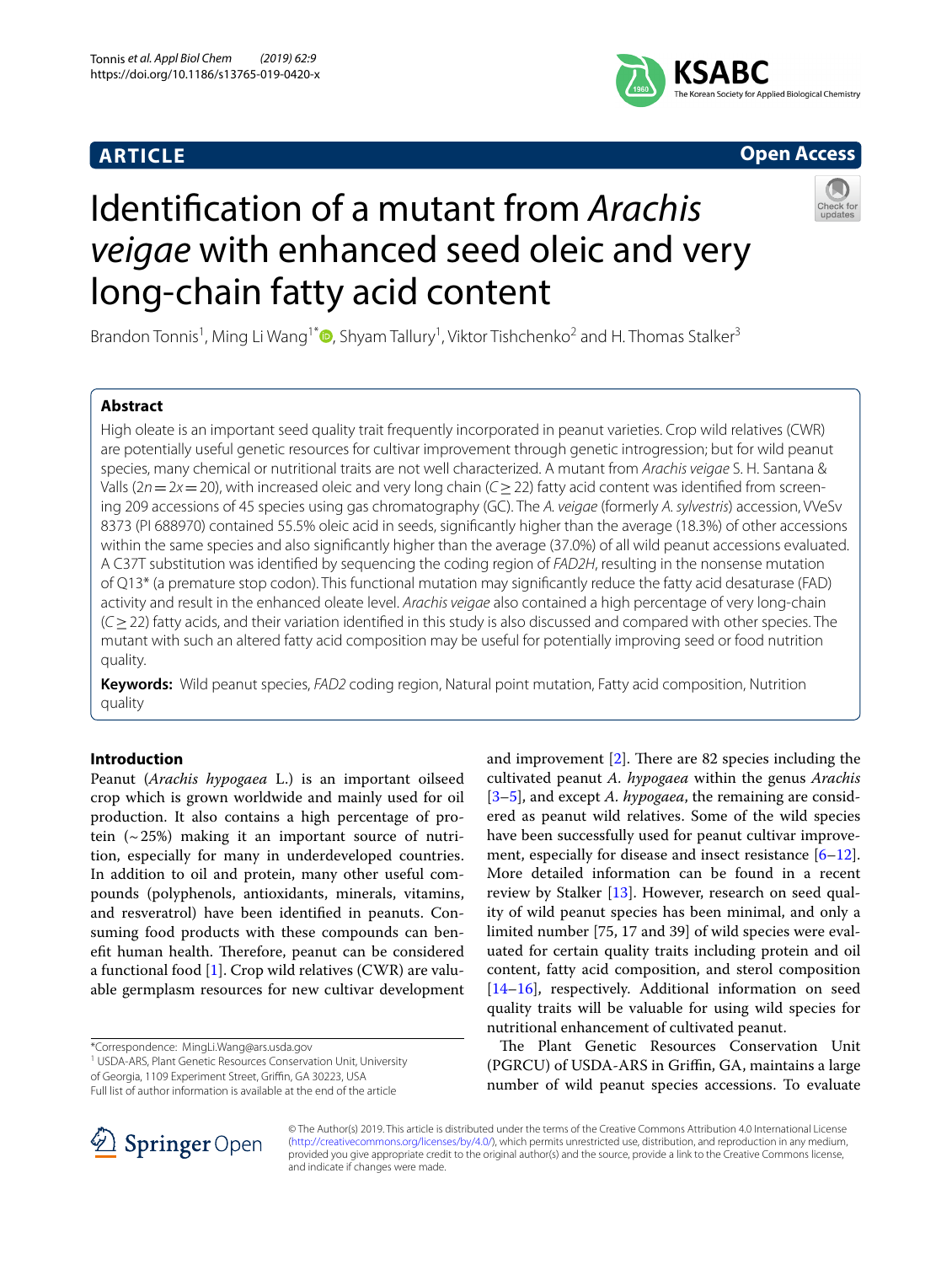the seed quality of wild peanut species, 209 accessions covering 45 species were grown in a greenhouse; and freshly harvested seeds were used for chemical analysis including oil content, protein content, and fatty acid composition as well as relative seed size [\[17](#page-6-9)]. From this screening, one mutant in *A. veigae* was identifed with a higher level of oleic acid. *Arachis veigae* was previously classifed as *A. sylvestris*, which is a highly dispersed wild species within the genus [\[5](#page-6-3)]. It is a diploid species with an H genome [[13\]](#page-6-6) and belongs to the section Heteranthae. It is signifcantly diverged from the A and B genomes of diploid species of section *Arachis,* the section that includes the cultivated peanut. Therefore, the objectives of this study were to (1) determine the fatty acid profle of this mutant line, (2) identify the functional mutation on the *FAD2H* gene by sequence analysis, and (3) compare fatty acid profles of accessions of *A. veigae* and selected diploid wild species.

#### **Materials and methods**

## **Collection of peanut seeds**

Seeds of 209 accessions of 45 wild peanut species were obtained from the PGRCU, GA. In 2016, fve seeds from each accession were planted in 14″ diameter panterra pots. After maturation, the pods were harvested from each plant, and four accessions (PI 468202, *A. duranensis* representing genome A; PI 468184, *A. valida* representing genome B; PI 688970, and PI 688983, *A. veigae* representing genome H) were selected for this study. Freshly harvested seeds were used for chemical analysis.

## **Chemical analysis of fatty acid composition using gas chromatography**

Fatty acid analysis followed a previously published method by our laboratory [\[18\]](#page-6-10). Ten to 20 seeds from each accession were ground to a powder, and a small amount was sampled for preparing fatty acid methyl esters by alkaline transmethylation. Fatty acid composition was determined by gas chromatography for identifying and calculating relative peak areas. Measurements for each sample were performed in duplicate.

#### **Sequence analysis and comparison of** *FAD2* **coding region**

Freshly-harvested seeds from the four accessions used for chemical analysis plus two cultivated materials (Tifrunner and F435) were grown in the greenhouse for DNA extraction. Leaf tissue (75–100 mg) was collected from freshly unfolded young leaves, and DNA was extracted using an Omega Bio-Tek E.Z.N.A. Plant DNA kit (Norcross, GA). DNA quality and quantity were determined on a Nanodrop 2000C spectrophotometer, and DNA concentration was adjusted to 10 ng/ $\mu$ l as template for amplifying the *FAD2* coding region. Initially, gene-specifc primers for *FAD2A* (5′ GAT TAT TGA CTT GCT TTG TAG TAG TGC 3′ and 5′ ACA CAA ACG TTT TCA ACT CTG AC 3′) and *FAD2B* (5′ CAG AAC CAT TAG CTT TGT AGT AGT GC 3′ and 5′ ACA CAA ACG TTT CCA ACT CTG AC 3′) were tested to determine amplification success in genome H of *A. veigae*. The forward *FAD2A* primer spans an insertion upstream of the coding sequence not found in *FAD2B*, thereby discriminating the two genomes [\[19](#page-6-11)]. Neither primer pair amplifed the *FAD2H* gene in the *A. veigae* accessions. Using published peanut *FAD2* sequence data, various additional primer combinations were designed and tested. Preliminary sequence data from other *Arachis* species showed variation in the fanking regions compared to that of cultivated peanut including several indels of varying sizes (unpublished data). Based on these results, a set of primers was designed in conserved regions fanking the *FAD2* coding sequence that successfully amplifed genome A, B, and H species: *FAD2*F6 and *FAD2*R6 (5′ GTC ACT CTC ATC TGC AAT GAC TAT C 3′ and 5′ ACA TGG CAA ATC CAC ACA CA 3′). PCR was performed using GoTaq® G2 Green master mix (Promega), and the cycling conditions consisted of 1 cycle of 94 °C for 5 min, 35 cycles of 94 °C for 30 s, 57 °C for 30 s, 72 °C for 105 s, and a fnal extension of 72 °C for 7 min. Amplicons were sequenced using the PCR primers and two internal primers (5′ AAG GGC CAT CCT AGT GTG AG 3′ and 5′ CAT GGT TGG TTT GAC CCT TC 3<sup>'</sup>) to completely cover the coding regions. After trimming each sequence, consensus sequences were assembled using Sequencher, ver. 5.3. By comparing sequences between species and accessions, nonsynonymous SNPs were identifed and likely linked to genes responsible for changes in fatty acid composition.

## **Results and discussion**

## **Determination and comparison of fatty acid profles among some selected wild species**

The fatty acid composition data from selected wild peanut species are listed in Table [1,](#page-2-0) and chromatography profles are shown in Fig. [1](#page-3-0). PI 688970 and PI 688983 were originally collected in Brazil by Renato Veiga (Instituto Agronomico) and other colleagues and then donated to PGRCU by Dr. Charles Simpson (Texas A&M University) in 1993. The original name for this species was *A. sylvestris*, but it was recently changed to *A. veigae* [5, <https://www.ars-grin.gov>]. Seeds from PI 688983 contained a very low percentage of oleic acid (18.27%) and a very high percentage of linoleic acid (45.7%) (Table [1](#page-2-0)). By comparison, PI 688970 contained a high percentage of oleic acid (55.52%) and a very low percentage of linoleic acid (8.72%). The oleic acid level in this mutant was also higher than the oleic acid levels in *A. duranensis* (PI 468202, 37.98%) and *A. valida* (PI 468184,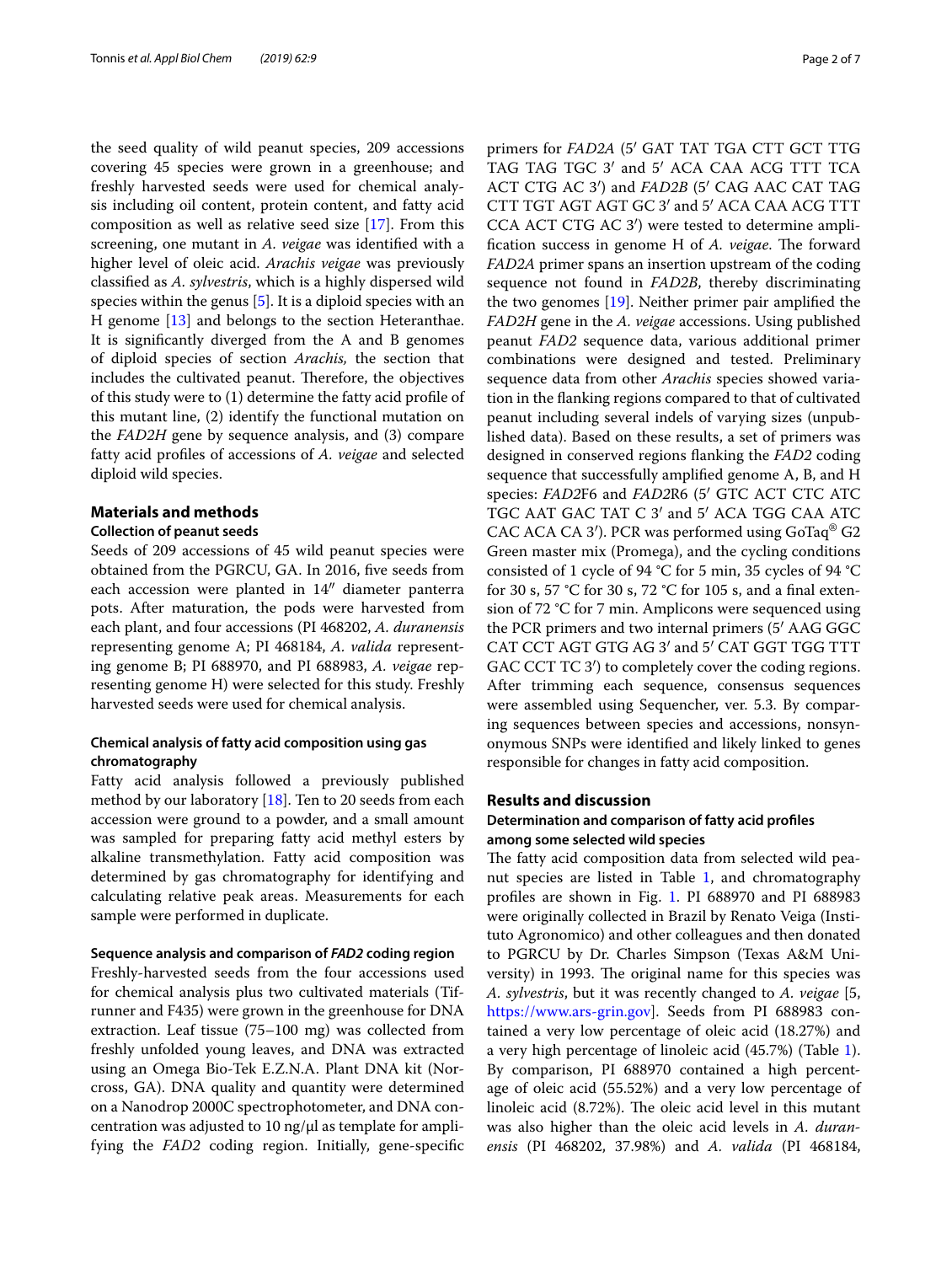<span id="page-2-0"></span>**Table 1 Fatty acid composition and genome of four selected wild peanut accessions**

| PI number | PI 688970 | PI 688983 | PI 468202     | PI 468184 |
|-----------|-----------|-----------|---------------|-----------|
| Species   | A. veigae | A. veigae | A. duranensis | A. valida |
| Genome    | н         | н         | A             | B         |
| C16:0     | 3.62      | 7.99      | 10.68         | 11.36     |
| C18:0     | 1.41      | 1.68      | 3.04          | 2.22      |
| C18:1     | 55.52     | 18.27     | 37.98         | 40.15     |
| C18:2     | 8.72      | 45.70     | 39.88         | 33.86     |
| C20:0     | 1.32      | 1.33      | 1.70          | 1.38      |
| C20:1     | 3.59      | 1.54      | 1.22          | 1.57      |
| C22:0     | 18.15     | 16.99     | 3.71          | 7.16      |
| C22:1     | 1.41      |           |               |           |
| C24:0     | 6.28      | 5.94      | 1.82          | 2.32      |
| C26:0     |           | 0.58      |               |           |

Dash (–) stands for not detectable trace amount of this fatty acid

40.15%). In addition, accessions of *A. veigae* contained high percentages of very long-chain (*C*≥22) fatty acids. PI 688970 and PI 688983 contained 18.15% and 16.99% behenic acid (C22:0) and 6.28% and 5.94% lignoceric acid (C24:0), respectively, much higher than PI 468202 (3.71% and 1.82%) and PI 468184 (7.16% and 2.32%), respectively (Table [1](#page-2-0) and Fig. [1\)](#page-3-0). These results are consistent with data collected on other *A. veigae* accessions (not shown) and a previous report [\[20](#page-6-12)] where PI 688981 (*A. veigae*) measured 15.81% behenic acid and 5.31% lignoceric acid, higher than most of the other species evaluated in that study. Although the PI 688970 contained only 55.5% oleic acid (as opposed to 75–80% which is considered high oleic in cultivated peanut), it also contained a high percentage (25.8%) of very long-chain fatty acids. This unique fatty acid combination makes this mutant a potential new germplasm resource for oil quality improvement.

### **Nucleotide and peptide diversity within** *A. veigae* **and among selected species**

For the 1140-bp coding region of the *FAD2* gene and 379-aa peptide of fatty acid desaturase (FAD) enzyme, seven assembled nucleotide sequences and deduced peptide sequences are shown in Figs. [2](#page-4-0) and [3,](#page-5-0) respectively. For this comparison, two nucleotide sequences containing *FAD* were included from two diploid wild progenitors (*A. duranensis*, genome A; *A. ipaënsis*, genome B) of the tetraploid cultivated peanut (AABB), two from the *A. veigae* accessions [PI 688983 and PI 688970 (genome H], two sequences from subgenomes A and B of cultivated peanut (Tifrunner), and one sequence was from subgenome B of the cultivated peanut F435 (containing a 442A insertion for high oleic acid, designated as subgenome B–HO) [[21](#page-6-13)[–23\]](#page-6-14). For single nucleotide polymorphism (SNP) identification, the sequence from *A. duranensis* deposited in Genbank was used as a reference, and all other six sequences were compared to it. Number of SNPs identified and amino acid changes are summarized in Table [2.](#page-6-15) There was little difference between the subgenome A of cultivated peanut Tifrunner and the A genome of *A. duranensis* with only two SNPs identified. This is reasonable because the subgenome A of cultivated peanut most likely originated from the A genome of *A. duranensis*. One mutation was synonymous (substitution of A907G), while another was nonsynonymous (substitution of G448A) resulting in an amino acid change of D150N (Fig. [3](#page-5-0)) and  $\sim$  [20](#page-6-12)% increase in oleic acid [20, [22](#page-6-16), [23\]](#page-6-14).

Eleven common SNPs were identifed between subgenome B-HO of cultivated peanut, genome B of *A. ipaënsis* and genome A of *A. duranensis*. Additional SNPs were identifed for *A. ipaënsis* (C464T substitution) and for subgenome B-HO (442A insertion), respectively (Fig. [2](#page-4-0)). There were eight common silent SNPs for subgenome B of Tifrunner and genome B of *A. ipaënsis* (Table [2](#page-6-15)). Three common amino acid changes (V58M, F347V, and K369Q) were found for subgenome B of Tifrunner and genome B of *A. ipaënsis*. There was an additional amino acid change (P155L) for genome B of *A. ipaënsis*. The previously known and well characterized insertion 442A (a point-nonsense mutation) in subgenome B-HO of the high oleic cultivated F435 resulted in a premature stop codon (Fig. [3](#page-5-0)) and about 15% enhancement of oleic acid [\[20,](#page-6-12) [22,](#page-6-16) [23](#page-6-14)]. A higher number of SNPs were observed from PI 688983 (39) and PI 688970 (41), relative to *A. duranensis*. This indicates that genome H of *A*. *veigae* is more diverged from genome A of *A. duranensis* than genome B of *A. ipaënsis* in the genome region studied. Within the two accessions of *A. veigae*, 39 SNPs are common with PI 688970 containing two additional SNPs (Fig. [2](#page-4-0)). There were 10 amino acid changes in PI 688983, but none of these afected the oleic acid content. However, a critical SNP (C37T) exists in PI 688970, which resulted in a premature stop codon  $(Q13^*)$ . This nonsense point mutation likely reduces the catalytic activity of the desaturase enzyme leading to decreased production of linoleic acid and therefore increasing the oleic acid level by 37.25% (Figs. [1,](#page-3-0) [2,](#page-4-0) [3](#page-5-0)). Interestingly, for PI 688983, there was an amino acid change (A313T) which was located in the histidine box (His box) (Fig.  $3$ ). These His boxes were proposed to contribute to fatty acid desaturase activity by [[24\]](#page-6-17); but in this study, the amino acid change in one of the His boxes did not have a signifcant efect on the level of oleic acid.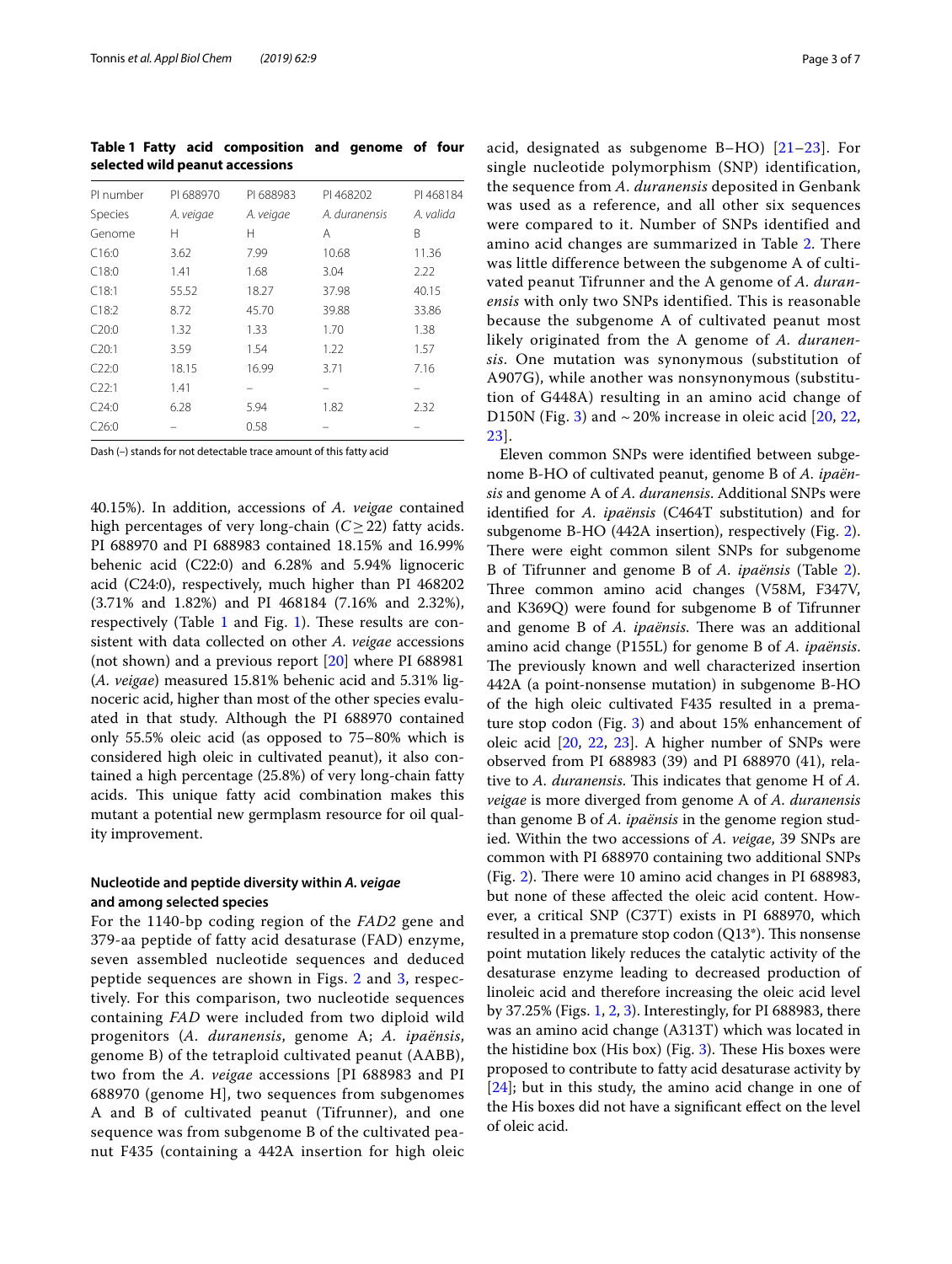

<span id="page-3-0"></span>Peanut wild relatives are well conserved in germplasm collections with nearly 1000 accessions encompassing 82 species [[13\]](#page-6-6), but these wild species are not well exploited for utilization due to crossability barriers and ploidy level diferences that lead to sterility in the resulting hybrids. There are many seed quality traits which can be studied, but to date only a few of these (oil, protein, and fatty acid composition) have been evaluated. The accession PI 688970 of *A. veigae*, with 55.5% oleic acid, is 15–20% higher than other *Arachis* species and about 35% higher than other *A. veigae* accessions; but it is lower than the 75–80% oleate found in high oleic cultivated peanuts. However, if gene action is additive for fatty acid profles as reported [[25\]](#page-6-18), then the percentage of oleate should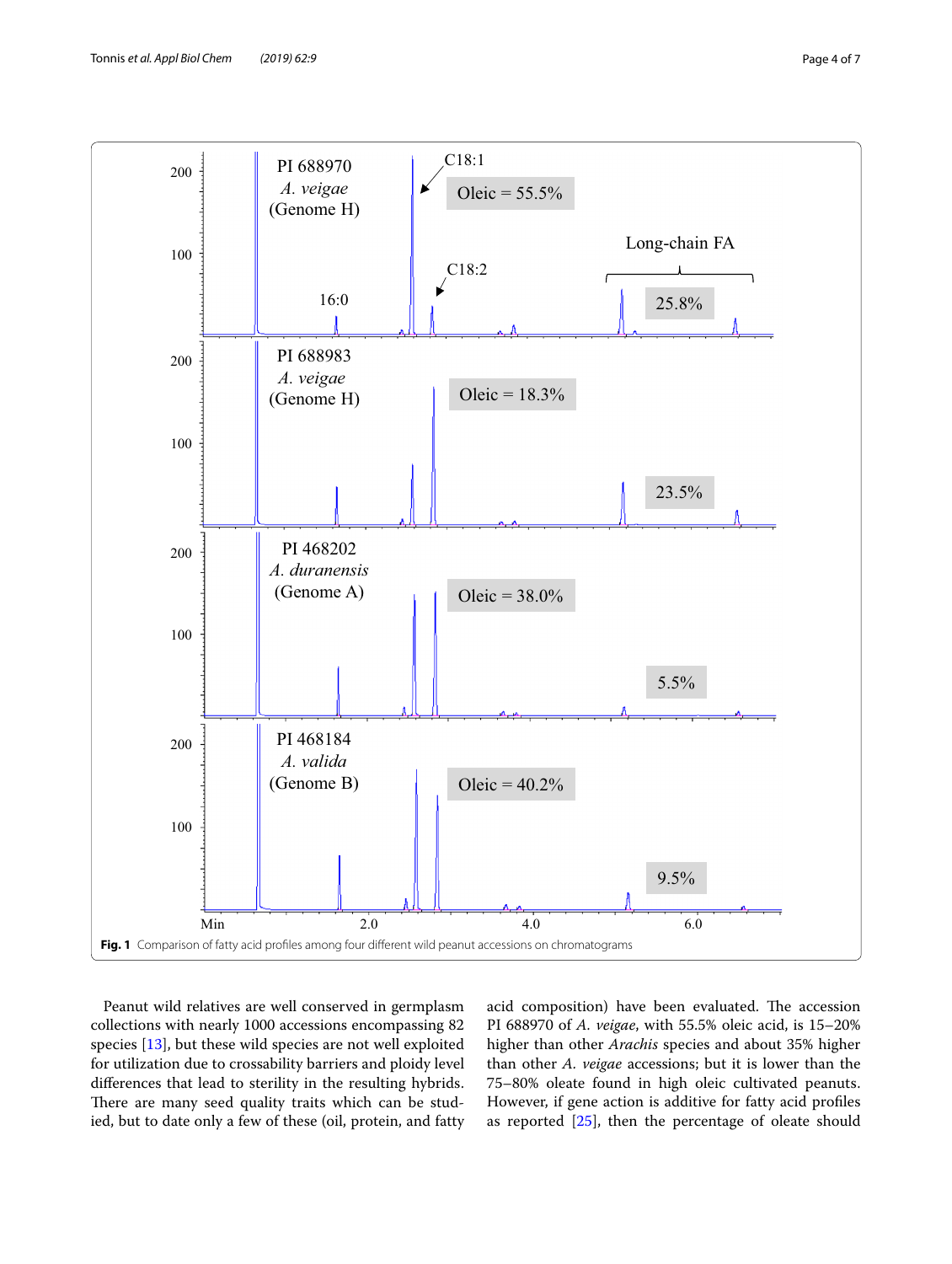| A. duranensis                     | #1          | ATGGGAGCTGGAGGGCGTGTCACTAAGATTGAAGCTCAAAGAAGCCTCT<>CAACTCAAGAAAGCAATTCCACCACTTTGCTTTTGAACGTTCTCTTTTCA                                               | Changes       |
|-----------------------------------|-------------|-----------------------------------------------------------------------------------------------------------------------------------------------------|---------------|
| Cultivated A                      | #1          |                                                                                                                                                     |               |
| A. ipaensis                       | #1          |                                                                                                                                                     |               |
| Cultivated B                      | #1          |                                                                                                                                                     |               |
| Cultivated B-HO #1<br>PI 688983 H | #1          |                                                                                                                                                     |               |
| PI 688970 H-HO                    | #1          | -таа¢                                                                                                                                               |               |
|                                   |             | 40                                                                                                                                                  |               |
|                                   |             | <b>STOP</b>                                                                                                                                         |               |
| A. duranensis                     | #141        |                                                                                                                                                     |               |
| Cultivated A                      | #141        |                                                                                                                                                     |               |
| A. ipaensis                       | #141        |                                                                                                                                                     |               |
| Cultivated B                      | #141        |                                                                                                                                                     |               |
| Cultivated B-HO #141              |             |                                                                                                                                                     |               |
| PI 688983 H                       | #141        |                                                                                                                                                     |               |
| PI 688970 H-HO                    | #141        |                                                                                                                                                     |               |
|                                   |             | 40<br>Non-silent substitution                                                                                                                       |               |
| A. duranensis                     |             | #281 CTGGTGTTTG<>GGTTGGTTTGACCCTTCACTCTTGTCTATTAGTTCCTTAT<>CCGGTTCCCTC:GACCGGGACGAGTGTTTGTCCCAAAAC<>TCCACCAGGG                                      |               |
| Cultivated A                      | #281        | †A†                                                                                                                                                 |               |
| A. ipaensis                       | #281        | -----------<br>$-C-$                                                                                                                                |               |
| Cultivated B                      | #281        |                                                                                                                                                     |               |
| Cultivated B-HO #281              |             | -+a+-                                                                                                                                               | <b>STOP</b>   |
| PI 688983 H                       | #281        | ---R                                                                                                                                                | $-\lambda$    |
|                                   |             | PI 688970 H-HO #281 -C--A-----<><br>$---G-$<br>·<>-T--                                                                                              | –<>---------A |
|                                   |             | 60<br>40<br>Insertion/frameshift                                                                                                                    | 40            |
|                                   |             |                                                                                                                                                     |               |
| A. duranensis                     |             | #521 AGGGCTATCTCCCTCTTCATCACACTCACACTAGGATGGCCCTTGTACTTGGCCTTCAATGTTTCTGGCA<>TCAGATTCAT<>TCTGAAAGGT<>ACCATAACCT                                     |               |
| Cultivated A                      | #521        |                                                                                                                                                     |               |
| A. ipaensis                       | #521        |                                                                                                                                                     |               |
| Cultivated B                      | #521        | -7-----7-                                                                                                                                           |               |
| Cultivated B-HO #521              |             |                                                                                                                                                     |               |
| PI 688983 H                       | #521        |                                                                                                                                                     |               |
| PI 688970 H-HO                    | #521        | $-TTT - - -$<br>80<br>40                                                                                                                            | 60            |
|                                   |             |                                                                                                                                                     |               |
| A. duranensis                     | #801        | ATTTGCAGCA<>ATCCGAATGG<>GAATAAAGCATTTCATCATATAACTGATACGCATGTCGCTCATTCTCTCAACAATGCCTCATTAC<>GGCACCCCAT                                               |               |
| Cultivated A                      | #801        |                                                                                                                                                     |               |
| A. ipaensis                       | #801        |                                                                                                                                                     | $---G$        |
| Cultivated B                      | #801        |                                                                                                                                                     |               |
| Cultivated B-HO #801              |             |                                                                                                                                                     |               |
| PI 688983 H                       | #801        |                                                                                                                                                     |               |
| PI 688970 H-HO                    |             |                                                                                                                                                     |               |
|                                   |             | 30<br>50                                                                                                                                            | 60            |
| A. duranensis                     |             | #1040 TTTACAAAGC<>TGTGGAGCCAGATGATGGAGCTTCTAAGAA<>TGA                                                                                               |               |
| Cultivated A                      |             |                                                                                                                                                     |               |
| A. ipaensis                       | #1040 $---$ |                                                                                                                                                     |               |
| Cultivated B                      |             | $#1040$ ----                                                                                                                                        |               |
| Cultivated B-HO #1040             |             |                                                                                                                                                     |               |
| PI 688983 H                       | #1040       |                                                                                                                                                     |               |
| PI 688970 H-HO                    | #1040       |                                                                                                                                                     |               |
|                                   |             | 30<br>28                                                                                                                                            |               |
|                                   |             |                                                                                                                                                     |               |
|                                   |             | Fig. 2 Comparison of DNA sequences of FAD2 coding region and identification of SNPs among seven genomes from six different lines or                 |               |
|                                   |             | accessions. Cultivated A and Cultivated B represent subgenomes A and B from cultivated peanut Tifrunner. Cultivated B-HO represents subgenome       |               |
|                                   |             | B from F435 with high oleic acid trait."< >" represents omitted stretches with no variation. Black rectangle of A. veigae PI 688970 represents stop |               |
|                                   |             |                                                                                                                                                     |               |
|                                   |             | codon. There is also a stop codon at position 442 for Cultivated B-HO it is not shown due to the space limitation in the figure. The FAD2 sequences |               |
|                                   |             | of A. duranesis and A. ipaënsis were downloaded from the public Genbank                                                                             |               |

<span id="page-4-0"></span>increase if the corresponding *A. veigae* gene (*FAD2H*-*HO*) can be introgressed into *A. hypogaea*. Since there was no crossability between *A. veigae* and *A. hypogaea*, a 'bridge' species (that can be hybridized with both *A. veigae* and *A. hypogaea*) should be identifed for the introgression of useful traits from *A. veigae* to *A. hypogaea*. Possible explanations for the lack of true high oleate mutants similar to the cultivated high oleate identifed in the wild species include (a) not enough of the existing germplasm was screened; (b) there are no high oleate mutants in the existing wild species germplasm; (c) the high oleate trait can only be derived from the additive combination of two diploid genomes with an intermediate level  $($   $\sim$  50%) of oleic acid as found in the high oleate cultivated peanut. A fourth explanation is that, despite PI 688970 having a mutation that could result in a high oleate oil, additional genetic changes limit the amount of C18 fatty acid available for the additional accumulation of oleic acid. Accessions in the section Heteranthae have much higher concentrations of very long-chain fatty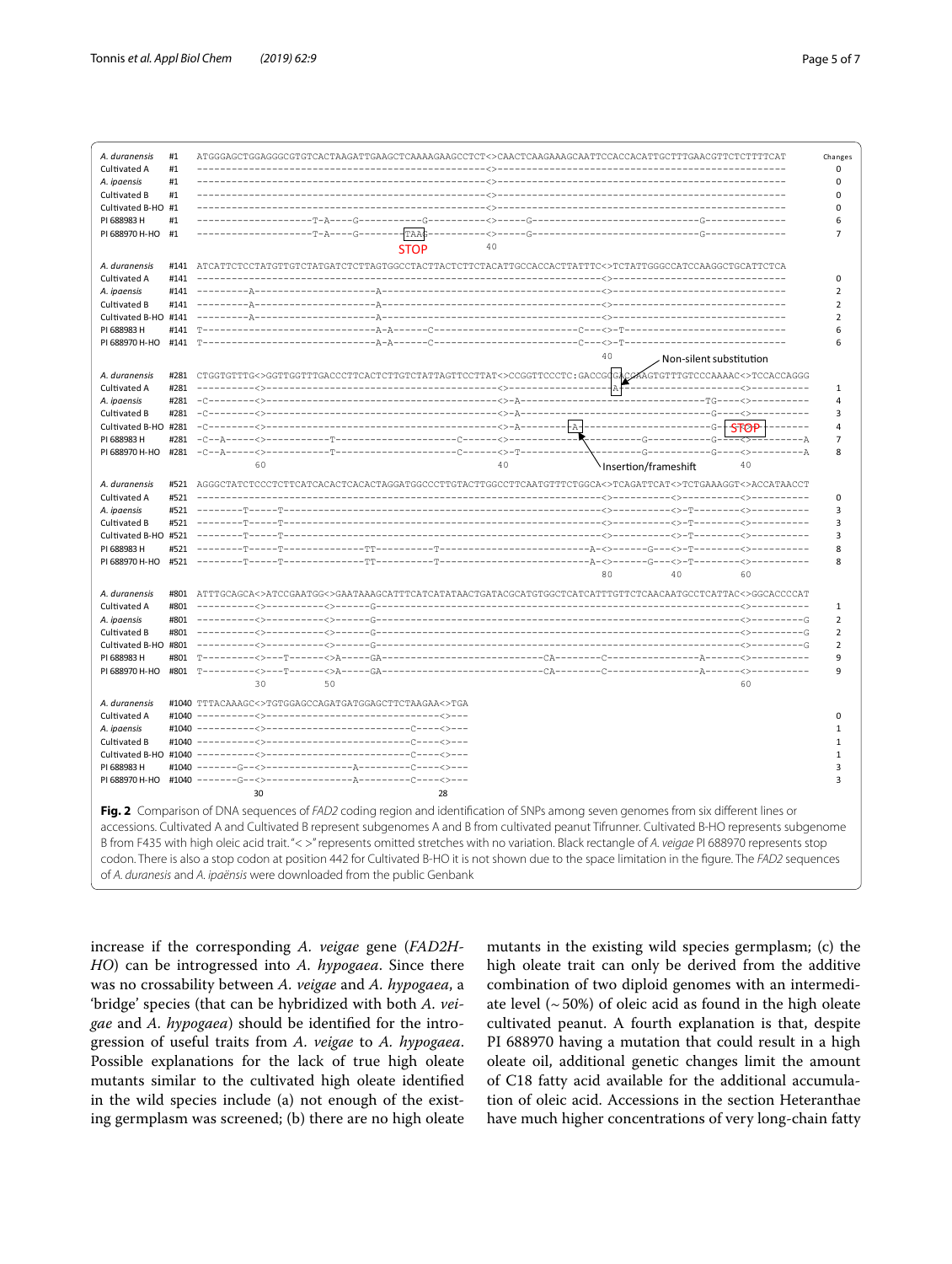

<span id="page-5-0"></span>acids, thereby reducing the relative concentration of C18 length fatty acids. Regardless of the reason, this newly identifed wild species mutant is unique and may potentially be an important genetic resource for increased oleic acid and very long-chain fatty acids. Further, our results suggest that there is potential for fnding other agronomically desirable mutants in the *Arachis* species germplasm for cultivated peanut improvement.